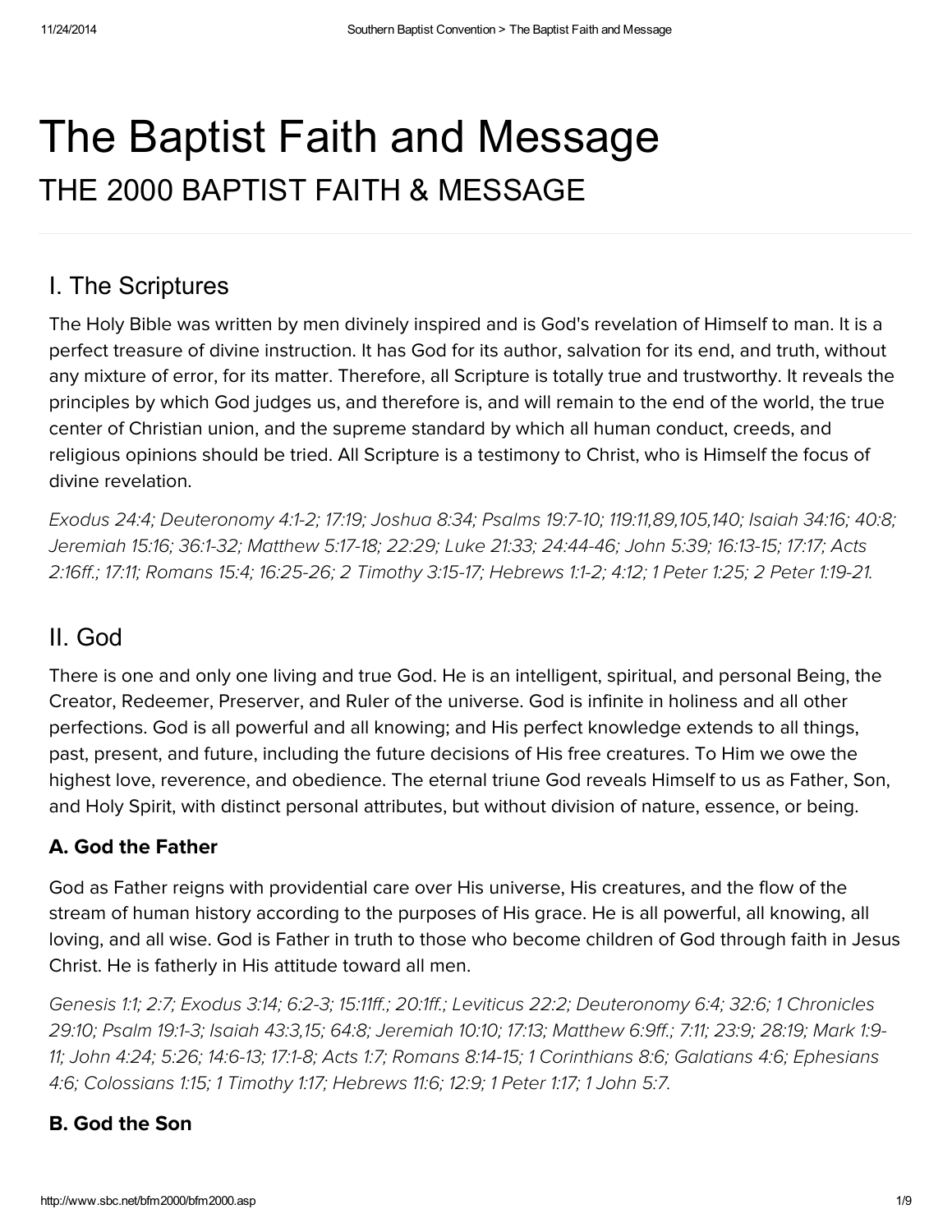Christ is the eternal Son of God. In His incarnation as Jesus Christ He was conceived of the Holy Spirit and born of the virgin Mary. Jesus perfectly revealed and did the will of God, taking upon Himself human nature with its demands and necessities and identifying Himself completely with mankind yet without sin. He honored the divine law by His personal obedience, and in His substitutionary death on the cross He made provision for the redemption of men from sin. He was raised from the dead with a glorified body and appeared to His disciples as the person who was with them before His crucifixion. He ascended into heaven and is now exalted at the right hand of God where He is the One Mediator, fully God, fully man, in whose Person is effected the reconciliation between God and man. He will return in power and glory to judge the world and to consummate His redemptive mission. He now dwells in all believers as the living and ever present Lord.

[Genesis](http://biblia.com/bible/hcsb/Genesis%2018.1ff) 18:1ff.; [Psalms](http://biblia.com/bible/hcsb/Psalms%202.7ff) 2:7ff.; [110:1ff.](http://biblia.com/bible/hcsb/Psalms%20110.1ff); [Isaiah](http://biblia.com/bible/hcsb/Isaiah%207.14) 7:14; [53;](http://biblia.com/bible/hcsb/Isaiah%207.53) [Matthew](http://biblia.com/bible/hcsb/Matthew%201.18-23) 1:18-23; [3:17;](http://biblia.com/bible/hcsb/Matthew%203.17) [8:29;](http://biblia.com/bible/hcsb/Matthew%208.29) [11:27](http://biblia.com/bible/hcsb/Matthew%2011.27); [14:33;](http://biblia.com/bible/hcsb/Matthew%2014.33) [16:16](http://biblia.com/bible/hcsb/Matthew%2016.16)[,27;](http://biblia.com/bible/hcsb/Matthew%2016.27) [17:5](http://biblia.com/bible/hcsb/Matthew%2017.5); [27;](http://biblia.com/bible/hcsb/Matthew%2017.27) [28:1-6](http://biblia.com/bible/hcsb/Matthew%2028.1-6)[,19;](http://biblia.com/bible/hcsb/Matthew%2028.19) [Mark](http://biblia.com/bible/hcsb/Mark%201.1) 1:1; [3:11;](http://biblia.com/bible/hcsb/Mark%203.11) [Luke](http://biblia.com/bible/hcsb/Luke%201.35) 1:35; [4:41;](http://biblia.com/bible/hcsb/Luke%204.41) [22:70](http://biblia.com/bible/hcsb/Luke%2022.70); [24:46;](http://biblia.com/bible/hcsb/Luke%2024.46) [John](http://biblia.com/bible/hcsb/John%201.1-18) 1:1-18[,29;](http://biblia.com/bible/hcsb/John%201.29) [10:30,](http://biblia.com/bible/hcsb/John%2010.30)[38;](http://biblia.com/bible/hcsb/John%2010.38) [11:25-27;](http://biblia.com/bible/hcsb/John%2011.25-27) [12:44-50;](http://biblia.com/bible/hcsb/John%2012.44-50) 14:7- 11; [16:15-16,](http://biblia.com/bible/hcsb/John%2016.15-16)[28;](http://biblia.com/bible/hcsb/John%2016.28) [17:1-5,](http://biblia.com/bible/hcsb/John%2017.1-5) [21-22;](http://biblia.com/bible/hcsb/John%2017.21-22) [20:1-20](http://biblia.com/bible/hcsb/John%2020.1-20)[,](http://biblia.com/bible/hcsb/John%2014.7-11)[28](http://biblia.com/bible/hcsb/John%2020.28)[;](http://biblia.com/bible/hcsb/John%2014.7-11) [Acts](http://biblia.com/bible/hcsb/Acts%201.9) 1:9; [2:22-24;](http://biblia.com/bible/hcsb/Acts%202.22-24) [7:55-56;](http://biblia.com/bible/hcsb/Acts%207.55-56) [9:4-5](http://biblia.com/bible/hcsb/Acts%209.4-5)[,20;](http://biblia.com/bible/hcsb/Acts%209.20) [Romans](http://biblia.com/bible/hcsb/Romans%201.3-4) 1:3-4; [3:23-26;](http://biblia.com/bible/hcsb/Romans%203.23-26) 5:6- 21; [8:1-3](http://biblia.com/bible/hcsb/Romans%208.1-3),[34;](http://biblia.com/bible/hcsb/Romans%208.34) [10:4;](http://biblia.com/bible/hcsb/Romans%2010.4) 1 [Corinthians](http://biblia.com/bible/hcsb/1%20Corinthians%201.30) 1:30; [2:2](http://biblia.com/bible/hcsb/1%20Corinthians%202.2); [8:6;](http://biblia.com/bible/hcsb/1%20Corinthians%208.6) [15:1-8](http://biblia.com/bible/hcsb/1%20Corinthians%2015.1-8)[,24-28;](http://biblia.com/bible/hcsb/Romans%205.6-21) 2 [Corinthians](http://biblia.com/bible/hcsb/2%20Corinthians%205.19-21) 5:19-21; [8:9;](http://biblia.com/bible/hcsb/2%20Corinthians%208.9) [Galatians](http://biblia.com/bible/hcsb/Galatians%204.4-5) 4:4-5; [Ephesians](http://biblia.com/bible/hcsb/Ephesians%201.20) 1:20; [3:11;](http://biblia.com/bible/hcsb/Ephesians%203.11) [4:7-10;](http://biblia.com/bible/hcsb/Ephesians%204.7-10) [Philippians](http://biblia.com/bible/hcsb/Philippians%202.5-11) 2:5-11; [Colossians](http://biblia.com/bible/hcsb/Colossians%201.13-22) 1:13-22; [2:9;](http://biblia.com/bible/hcsb/Colossians%202.9) 1 [Thessalonians](http://biblia.com/bible/hcsb/1%20Timothy%202.5-6) 4:14-18; 1 Timothy 2:5-6; [3:16;](http://biblia.com/bible/hcsb/1%20Timothy%203.16) Titus [2:13-14;](http://biblia.com/bible/hcsb/Titus%202.13-14) [Hebrews](http://biblia.com/bible/hcsb/Hebrews%201.1-3) 1:1-3; [4:14-15;](http://biblia.com/bible/hcsb/Hebrews%204.14-15) [7:14-28;](http://biblia.com/bible/hcsb/Hebrews%207.14-28) [9:12-15](http://biblia.com/bible/hcsb/Hebrews%209.12-15)[,24-28;](http://biblia.com/bible/hcsb/1%20John%201.7-9) [12:2;](http://biblia.com/bible/hcsb/Hebrews%2012.2) [13:8;](http://biblia.com/bible/hcsb/Hebrews%2013.8) 1 Peter [2:21-25;](http://biblia.com/bible/hcsb/1%20Peter%202.21-25) [3:22;](http://biblia.com/bible/hcsb/1%20Peter%203.22) 1 John 1:7-9; [3:2;](http://biblia.com/bible/hcsb/1%20John%203.2) [4:14-15](http://biblia.com/bible/hcsb/1%20John%204.14-15); [5:9;](http://biblia.com/bible/hcsb/1%20John%205.9) 2 John 7-9; [Revelation](http://biblia.com/bible/hcsb/Revelation%201.13-16) 1:13-16; [5:9-14;](http://biblia.com/bible/hcsb/Revelation%205.9-14) [12:10-11;](http://biblia.com/bible/hcsb/Revelation%2012.10-11) [13:8;](http://biblia.com/bible/hcsb/Revelation%2013.8) [19:16.](http://biblia.com/bible/hcsb/Revelation%2019.16)

#### C. God the Holy Spirit

The Holy Spirit is the Spirit of God, fully divine. He inspired holy men of old to write the Scriptures. Through illumination He enables men to understand truth. He exalts Christ. He convicts men of sin, of righteousness, and of judgment. He calls men to the Saviour, and effects regeneration. At the moment of regeneration He baptizes every believer into the Body of Christ. He cultivates Christian character, comforts believers, and bestows the spiritual gifts by which they serve God through His church. He seals the believer unto the day of final redemption. His presence in the Christian is the guarantee that God will bring the believer into the fullness of the stature of Christ. He enlightens and empowers the believer and the church in worship, evangelism, and service.

[Genesis](http://biblia.com/bible/hcsb/Genesis%201.2) 1:2; [Judges](http://biblia.com/bible/hcsb/Judges%2014.6) 14:6; Job [26:13;](http://biblia.com/bible/hcsb/Job%2026.13) [Psalms](http://biblia.com/bible/hcsb/Psalms%2051.11) 51:11; [139:7ff.](http://biblia.com/bible/hcsb/Psalms%20139.7ff); [Isaiah](http://biblia.com/bible/hcsb/Isaiah%2061.1-3) 61:1-3; Joel [2:28-32;](http://biblia.com/bible/hcsb/Joel%202.28-32) [Matthew](http://biblia.com/bible/hcsb/Matthew%201.18) 1:18; [3:16;](http://biblia.com/bible/hcsb/Matthew%203.16) [4:1;](http://biblia.com/bible/hcsb/Matthew%204.1) [12:28-32;](http://biblia.com/bible/hcsb/Matthew%2012.28-32) [28:19;](http://biblia.com/bible/hcsb/Matthew%2028.19) [Mark](http://biblia.com/bible/hcsb/Mark%201.10) 1:10[,12;](http://biblia.com/bible/hcsb/Mark%201.12) [Luke](http://biblia.com/bible/hcsb/Luke%201.35) 1:35; [4:1](http://biblia.com/bible/hcsb/Luke%204.1)[,18-19](http://biblia.com/bible/hcsb/Luke%204.18-19); [11:13;](http://biblia.com/bible/hcsb/Luke%2011.13) [12:12;](http://biblia.com/bible/hcsb/Luke%2012.12) [24:49;](http://biblia.com/bible/hcsb/Luke%2024.49) [John](http://biblia.com/bible/hcsb/John%204.24) 4:24; [14:16-17](http://biblia.com/bible/hcsb/John%2014.16-17)[,26;](http://biblia.com/bible/hcsb/John%2014.26) [15:26;](http://biblia.com/bible/hcsb/John%2015.26) 16:7- 14; [Acts](http://biblia.com/bible/hcsb/Acts%201.8) 1:8; [2:1-4](http://biblia.com/bible/hcsb/Acts%202.1-4)[,38;](http://biblia.com/bible/hcsb/Acts%202.38) [4:31;](http://biblia.com/bible/hcsb/Acts%204.31) [5:3;](http://biblia.com/bible/hcsb/Acts%205.3) [6:3;](http://biblia.com/bible/hcsb/Acts%206.3) [7:55;](http://biblia.com/bible/hcsb/Acts%207.55) [8:17](http://biblia.com/bible/hcsb/Acts%208.17)[,39](http://biblia.com/bible/hcsb/Acts%208.39); [10:44;](http://biblia.com/bible/hcsb/Acts%2010.44) [13:2;](http://biblia.com/bible/hcsb/Acts%2013.2) [15:28;](http://biblia.com/bible/hcsb/Acts%2015.28) [16:6](http://biblia.com/bible/hcsb/Acts%2016.6); [19:1-6;](http://biblia.com/bible/hcsb/Acts%2019.1-6) [Romans](http://biblia.com/bible/hcsb/Romans%208.9-11) [8:9-11,](http://biblia.com/bible/hcsb/John%2016.7-14)[14-16](http://biblia.com/bible/hcsb/Romans%208.14-16)[,](http://biblia.com/bible/hcsb/John%2016.7-14)[26-2](http://biblia.com/bible/hcsb/Romans%208.26-27)[7;](http://biblia.com/bible/hcsb/John%2016.7-14) 1 [Corinthians](http://biblia.com/bible/hcsb/1%20Corinthians%202.10-14) 2:10-14; [3:16;](http://biblia.com/bible/hcsb/1%20Corinthians%203.16) [12:3-11](http://biblia.com/bible/hcsb/1%20Corinthians%2012.3-11)[,13;](http://biblia.com/bible/hcsb/1%20Corinthians%2012.13) [Galatians](http://biblia.com/bible/hcsb/Galatians%204.6) 4:6; [Ephesians](http://biblia.com/bible/hcsb/Ephesians%201.13-14) 1:13-14; [4:30;](http://biblia.com/bible/hcsb/Ephesians%204.30) [5:18;](http://biblia.com/bible/hcsb/Ephesians%205.18) 1 [Thessalonians](http://biblia.com/bible/hcsb/1%20Timothy%203.16) 5:19; 1 Timothy 3:16; [4:1;](http://biblia.com/bible/hcsb/1%20Timothy%204.1) 2 [Timothy](http://biblia.com/bible/hcsb/2%20Timothy%201.14) 1:14; [3:16;](http://biblia.com/bible/hcsb/2%20Timothy%203.16) [Hebrews](http://biblia.com/bible/hcsb/Hebrews%209.8) 9:8[,14;](http://biblia.com/bible/hcsb/Hebrews%209.14) 2 [Peter](http://biblia.com/bible/hcsb/2%20Peter%201.21) 1:21; 1 [John](http://biblia.com/bible/hcsb/John%204.13) 4:13; [5:6-7;](http://biblia.com/bible/hcsb/John%205.6-7) [Revelation](http://biblia.com/bible/hcsb/Revelation%201.10) 1:10; [22:17.](http://biblia.com/bible/hcsb/Revelation%2022.17)

#### III. Man

Man is the special creation of God, made in His own image. He created them male and female as the crowning work of His creation. The gift of gender is thus part of the goodness of God's creation. In the beginning man was innocent of sin and was endowed by his Creator with freedom of choice. By his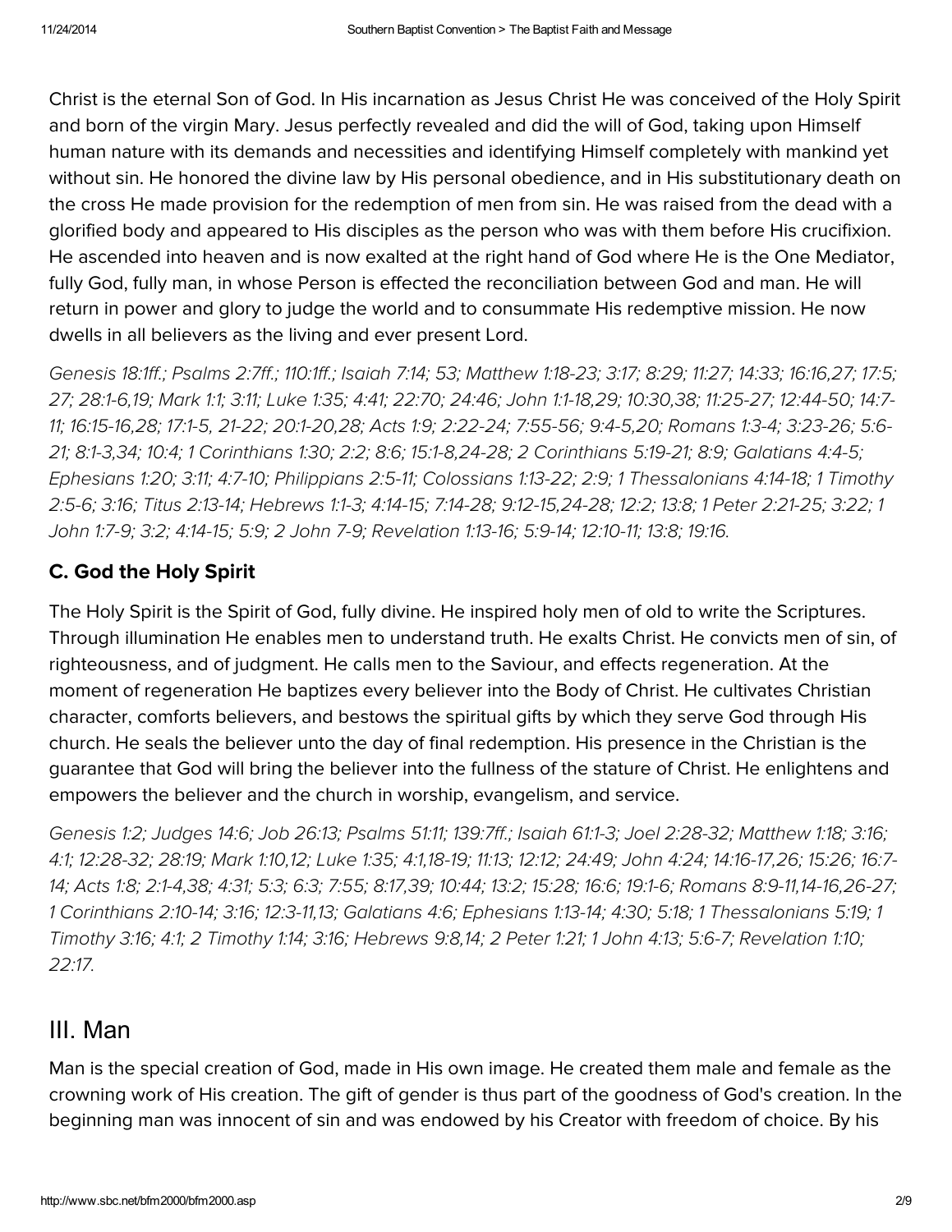free choice man sinned against God and brought sin into the human race. Through the temptation of Satan man transgressed the command of God, and fell from his original innocence whereby his posterity inherit a nature and an environment inclined toward sin. Therefore, as soon as they are capable of moral action, they become transgressors and are under condemnation. Only the grace of God can bring man into His holy fellowship and enable man to fulfill the creative purpose of God. The sacredness of human personality is evident in that God created man in His own image, and in that Christ died for man; therefore, every person of every race possesses full dignity and is worthy of respect and Christian love.

[Genesis](http://biblia.com/bible/hcsb/Genesis%201.26-30) 1:26-30; [2:5](http://biblia.com/bible/hcsb/Genesis%202.5)[,7,](http://biblia.com/bible/hcsb/Matthew%2016.26)[18-2](http://biblia.com/bible/hcsb/Genesis%202.18-22)[2;](http://biblia.com/bible/hcsb/Matthew%2016.26) [3;](http://biblia.com/bible/hcsb/Genesis%202.3) [9:6;](http://biblia.com/bible/hcsb/Genesis%209.6) Psalms 1; 8:3-6; 32:1-5; 51:5; [Isaiah](http://biblia.com/bible/hcsb/Isaiah%206.5) 6:5; [Jeremiah](http://biblia.com/bible/hcsb/Jeremiah%2017.5) 17:5; Matthew 16:26; Acts [17:26-31;](http://biblia.com/bible/hcsb/Acts%2017.26-31) [Romans](http://biblia.com/bible/hcsb/Romans%201.19-32) 1:19-32; [3:10-18,](http://biblia.com/bible/hcsb/Romans%203.10-18)[23;](http://biblia.com/bible/hcsb/Romans%203.23) [5:6,](http://biblia.com/bible/hcsb/Romans%205.6)[12,](http://biblia.com/bible/hcsb/Romans%205.12)[19;](http://biblia.com/bible/hcsb/Romans%205.19) [6:6;](http://biblia.com/bible/hcsb/Romans%206.6) [7:14-25;](http://biblia.com/bible/hcsb/Romans%207.14-25) [8:14-18,](http://biblia.com/bible/hcsb/Romans%208.14-18)[29;](http://biblia.com/bible/hcsb/Romans%208.29) 1 [Corinthians](http://biblia.com/bible/hcsb/1%20Corinthians%201.21-31) 1:21-31; [15:19](http://biblia.com/bible/hcsb/1%20Corinthians%2015.19),[21-22;](http://biblia.com/bible/hcsb/1%20Corinthians%2015.21-22) [Ephesians](http://biblia.com/bible/hcsb/Ephesians%202.1-22) 2:1-22; [Colossians](http://biblia.com/bible/hcsb/Colossians%201.21-22) 1:21-22; [3:9-11.](http://biblia.com/bible/hcsb/Colossians%203.9-11)

#### IV. Salvation

Salvation involves the redemption of the whole man, and is offered freely to all who accept Jesus Christ as Lord and Saviour, who by His own blood obtained eternal redemption for the believer. In its broadest sense salvation includes regeneration, justification, sanctification, and glorification. There is no salvation apart from personal faith in Jesus Christ as Lord.

A. Regeneration, or the new birth, is a work of God's grace whereby believers become new creatures in Christ Jesus. It is a change of heart wrought by the Holy Spirit through conviction of sin, to which the sinner responds in repentance toward God and faith in the Lord Jesus Christ. Repentance and faith are inseparable experiences of grace.

Repentance is a genuine turning from sin toward God. Faith is the acceptance of Jesus Christ and commitment of the entire personality to Him as Lord and Saviour.

B. Justification is God's gracious and full acquittal upon principles of His righteousness of all sinners who repent and believe in Christ. Justification brings the believer unto a relationship of peace and favor with God.

C. Sanctification is the experience, beginning in regeneration, by which the believer is set apart to God's purposes, and is enabled to progress toward moral and spiritual maturity through the presence and power of the Holy Spirit dwelling in him. Growth in grace should continue throughout the regenerate person's life.

D. Glorification is the culmination of salvation and is the final blessed and abiding state of the redeemed.

[Genesis](http://biblia.com/bible/hcsb/Genesis%203.15) 3:15; [Exodus](http://biblia.com/bible/hcsb/Exodus%203.14-17) 3:14-17; [6:2-8;](http://biblia.com/bible/hcsb/Exodus%206.2-8) [Matthew](http://biblia.com/bible/hcsb/Matthew%201.21) 1:21; [4:17;](http://biblia.com/bible/hcsb/Matthew%204.17) [16:21-26;](http://biblia.com/bible/hcsb/Matthew%2016.21-26) [27:22-28:6;](http://biblia.com/bible/hcsb/John%201.11-14) Luke [1:68-69;](http://biblia.com/bible/hcsb/Luke%201.68-69) [2:28-32;](http://biblia.com/bible/hcsb/Luke%202.28-32) John 1:11-14[,29;](http://biblia.com/bible/hcsb/John%201.29) [3:3-21](http://biblia.com/bible/hcsb/John%203.3-21)[,36;](http://biblia.com/bible/hcsb/John%203.36) [5:24;](http://biblia.com/bible/hcsb/John%205.24) [10:9](http://biblia.com/bible/hcsb/John%2010.9)[,28-29;](http://biblia.com/bible/hcsb/John%2010.28-29) [15:1-16;](http://biblia.com/bible/hcsb/John%2015.1-16) [17:17](http://biblia.com/bible/hcsb/John%2017.17); [Acts](http://biblia.com/bible/hcsb/Acts%202.21) 2:21; [4:12;](http://biblia.com/bible/hcsb/Acts%204.12) [15:11;](http://biblia.com/bible/hcsb/Acts%2015.11) [16:30-31;](http://biblia.com/bible/hcsb/Acts%2016.30-31) [17:30-31;](http://biblia.com/bible/hcsb/Acts%2017.30-31) [20:32;](http://biblia.com/bible/hcsb/Acts%2020.32) Romans 1:16-18; [2:4;](http://biblia.com/bible/hcsb/Romans%202.4) [3:23-25;](http://biblia.com/bible/hcsb/Romans%203.23-25) [4:3ff.](http://biblia.com/bible/hcsb/Romans%204.3ff); [5:8-10;](http://biblia.com/bible/hcsb/Romans%205.8-10) [6:1-23](http://biblia.com/bible/hcsb/Romans%206.1-23); [8:1-18](http://biblia.com/bible/hcsb/Romans%208.1-18)[,](http://biblia.com/bible/hcsb/Romans%201.16-18)[29-39](http://biblia.com/bible/hcsb/Romans%208.29-39)[;](http://biblia.com/bible/hcsb/Romans%201.16-18) [10:9-10](http://biblia.com/bible/hcsb/Romans%2010.9-10)[,13;](http://biblia.com/bible/hcsb/Romans%2010.13) [13:11-14;](http://biblia.com/bible/hcsb/Romans%2013.11-14) 1 [Corinthians](http://biblia.com/bible/hcsb/1%20Corinthians%201.18) 1:18[,30;](http://biblia.com/bible/hcsb/1%20Corinthians%201.30) [6:19-20;](http://biblia.com/bible/hcsb/1%20Corinthians%206.19-20)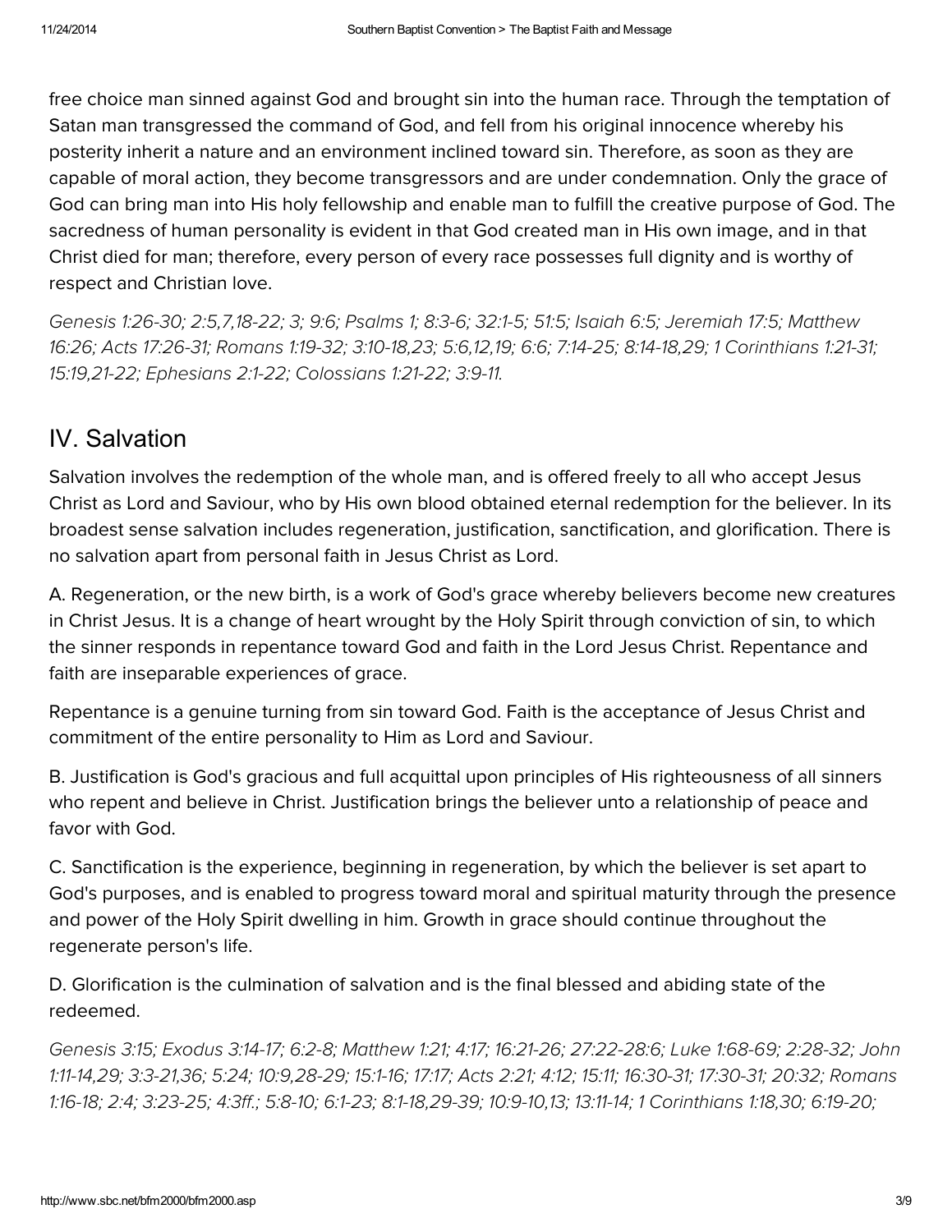[15:10;](http://biblia.com/bible/hcsb/1%20Corinthians%2015.10) 2 [Corinthians](http://biblia.com/bible/hcsb/2%20Corinthians%205.17-20) 5:17-20; [Galatians](http://biblia.com/bible/hcsb/Galatians%202.20) 2:20; [3:13;](http://biblia.com/bible/hcsb/Galatians%203.13) [5:22-25](http://biblia.com/bible/hcsb/Galatians%205.22-25); [6:15;](http://biblia.com/bible/hcsb/Galatians%206.15) [Ephesians](http://biblia.com/bible/hcsb/Ephesians%201.7) 1:7; [2:8-22;](http://biblia.com/bible/hcsb/Ephesians%202.8-22) [4:11-16;](http://biblia.com/bible/hcsb/Ephesians%204.11-16) Philippians 2:12-13; [Colossians](http://biblia.com/bible/hcsb/Colossians%201.9-22) 1:9-22; [3:1ff](http://biblia.com/bible/hcsb/Colossians%203.1ff).; 1 [Thessalonians](http://biblia.com/bible/hcsb/Philippians%202.12-13) 5:23-24; 2 [Timothy](http://biblia.com/bible/hcsb/2%20Timothy%201.12) 1:12; Titus [2:11-14;](http://biblia.com/bible/hcsb/Titus%202.11-14) [Hebrews](http://biblia.com/bible/hcsb/Hebrews%202.1-3) 2:1-3; [5:8-9](http://biblia.com/bible/hcsb/Hebrews%205.8-9); [9:24-28;](http://biblia.com/bible/hcsb/Hebrews%209.24-28) [11:1-12:8](http://biblia.com/bible/hcsb/Hebrews%2011.1-12.8)[,14;](http://biblia.com/bible/hcsb/Hebrews%2011.14) James [2:14-26;](http://biblia.com/bible/hcsb/James%202.14-26) 1 Peter [1:2-23;](http://biblia.com/bible/hcsb/1%20Peter%201.2-23) 1 John [1:6-2:11;](http://biblia.com/bible/hcsb/1%20John%201.6-2.11) [Revelation](http://biblia.com/bible/hcsb/Revelation%203.20) 3:20; [21:1-22:5.](http://biblia.com/bible/hcsb/Revelation%2021.1-22.5)

# V. God's Purpose of Grace

Election is the gracious purpose of God, according to which He regenerates, justifies, sanctifies, and glorifies sinners. It is consistent with the free agency of man, and comprehends all the means in connection with the end. It is the glorious display of God's sovereign goodness, and is infinitely wise, holy, and unchangeable. It excludes boasting and promotes humility.

All true believers endure to the end. Those whom God has accepted in Christ, and sanctified by His Spirit, will never fall away from the state of grace, but shall persevere to the end. Believers may fall into sin through neglect and temptation, whereby they grieve the Spirit, impair their graces and comforts, and bring reproach on the cause of Christ and temporal judgments on themselves; yet they shall be kept by the power of God through faith unto salvation.

[Genesis](http://biblia.com/bible/hcsb/Genesis%2012.1-3) 12:1-3; [Exodus](http://biblia.com/bible/hcsb/Exodus%2019.5-8) 19:5-8; 1 [Samuel](http://biblia.com/bible/hcsb/1%20Samuel%208.4-7) 8:4-7,[19-22](http://biblia.com/bible/hcsb/1%20Samuel%208.19-22); [Isaiah](http://biblia.com/bible/hcsb/Isaiah%205.1-7) 5:1-7; [Jeremiah](http://biblia.com/bible/hcsb/Jeremiah%2031.31ff) 31:31ff.; [Matthew](http://biblia.com/bible/hcsb/Matthew%2016.18-19) 16:18-19; [21:28-45;](http://biblia.com/bible/hcsb/Matthew%2021.28-45) [24:22,](http://biblia.com/bible/hcsb/Matthew%2024.22)[31;](http://biblia.com/bible/hcsb/Matthew%2024.31) [25:34](http://biblia.com/bible/hcsb/Matthew%2025.34); Luke [1:68-79](http://biblia.com/bible/hcsb/Luke%201.68-79); [2:29-32;](http://biblia.com/bible/hcsb/Luke%202.29-32) [19:41-44;](http://biblia.com/bible/hcsb/Luke%2019.41-44) [24:44-48](http://biblia.com/bible/hcsb/Luke%2024.44-48); John [1:12-14;](http://biblia.com/bible/hcsb/John%201.12-14) [3:16;](http://biblia.com/bible/hcsb/John%203.16) [5:24;](http://biblia.com/bible/hcsb/John%205.24) [6:44-45,](http://biblia.com/bible/hcsb/John%206.44-45)[65;](http://biblia.com/bible/hcsb/John%206.65) [10:27-29;](http://biblia.com/bible/hcsb/John%2010.27-29) [15:16](http://biblia.com/bible/hcsb/John%2015.16); [17:6,](http://biblia.com/bible/hcsb/John%2017.6)[12](http://biblia.com/bible/hcsb/John%2017.12)[,17-18;](http://biblia.com/bible/hcsb/John%2017.17-18) Acts [20:32;](http://biblia.com/bible/hcsb/Acts%2020.32) [Romans](http://biblia.com/bible/hcsb/Romans%205.9-10) 5:9-10; [8:28-39;](http://biblia.com/bible/hcsb/Romans%208.28-39) [10:12-15;](http://biblia.com/bible/hcsb/Romans%2010.12-15) [11:5-7](http://biblia.com/bible/hcsb/Romans%2011.5-7),[26-36;](http://biblia.com/bible/hcsb/Romans%2011.26-36) 1 Corinthians 1:1- 2; [15:24-28;](http://biblia.com/bible/hcsb/1%20Corinthians%2015.24-28) [Ephesians](http://biblia.com/bible/hcsb/Ephesians%201.4-23) 1:4-23; [2:1-10;](http://biblia.com/bible/hcsb/Ephesians%202.1-10) [3:1-11;](http://biblia.com/bible/hcsb/Ephesians%203.1-11) [Colossians](http://biblia.com/bible/hcsb/Colossians%201.12-14) 1:12-14; 2 [Thessalonians](http://biblia.com/bible/hcsb/2%20Thessalonians%202.13-14) 2:13-14; 2 [Timothy](http://biblia.com/bible/hcsb/2%20Timothy%201.12) 1:12; [2:10,](http://biblia.com/bible/hcsb/2%20Timothy%202.10)[19;](http://biblia.com/bible/hcsb/2%20Timothy%202.19) Hebrews [11:39–12:2;](http://biblia.com/bible/hcsb/Hebrews%2011.39%E2%80%9312.2) [James](http://biblia.com/bible/hcsb/James%201.12) 1:12; 1 [Peter](http://biblia.com/bible/hcsb/1%20Peter%201.2-5) 1:2-5[,13;](http://biblia.com/bible/hcsb/1%20Peter%201.13) [2:4-10](http://biblia.com/bible/hcsb/1%20Peter%202.4-10); 1 [John](http://biblia.com/bible/hcsb/1%20John%201.7-9) 1:7-9; [2:19;](http://biblia.com/bible/hcsb/1%20John%202.19) [3:2](http://biblia.com/bible/hcsb/1%20John%203.2).

# VI. The Church

A New Testament church of the Lord Jesus Christ is an autonomous local congregation of baptized believers, associated by covenant in the faith and fellowship of the gospel; observing the two ordinances of Christ, governed by His laws, exercising the gifts, rights, and privileges invested in them by His Word, and seeking to extend the gospel to the ends of the earth. Each congregation operates under the Lordship of Christ through democratic processes. In such a congregation each member is responsible and accountable to Christ as Lord. Its scriptural officers are pastors and deacons. While both men and women are gifted for service in the church, the office of pastor is limited to men as qualified by Scripture.

The New Testament speaks also of the church as the Body of Christ which includes all of the redeemed of all the ages, believers from every tribe, and tongue, and people, and nation.

[Matthew](http://biblia.com/bible/hcsb/Matthew%2016.15-19) 16:15-19; [18:15-20;](http://biblia.com/bible/hcsb/Matthew%2018.15-20) Acts [2:41-42](http://biblia.com/bible/hcsb/Acts%202.41-42)[,47;](http://biblia.com/bible/hcsb/Acts%202.47) [5:11-14;](http://biblia.com/bible/hcsb/Acts%205.11-14) [6:3-6;](http://biblia.com/bible/hcsb/Acts%206.3-6) [13:1-3;](http://biblia.com/bible/hcsb/Acts%2013.1-3) [14:23,](http://biblia.com/bible/hcsb/Acts%2014.23)[27;](http://biblia.com/bible/hcsb/Acts%2014.27) [15:1-30;](http://biblia.com/bible/hcsb/Acts%2015.1-30) [16:5;](http://biblia.com/bible/hcsb/Acts%2016.5) [20:28](http://biblia.com/bible/hcsb/Acts%2020.28); Romans 1:7; 1 [Corinthians](http://biblia.com/bible/hcsb/Romans%201.7) 1:2; [3:16;](http://biblia.com/bible/hcsb/1%20Corinthians%203.16) [5:4-5;](http://biblia.com/bible/hcsb/1%20Corinthians%205.4-5) [7:17;](http://biblia.com/bible/hcsb/1%20Corinthians%207.17) [9:13-14](http://biblia.com/bible/hcsb/1%20Corinthians%209.13-14); [12](http://biblia.com/bible/hcsb/1%20Corinthians%209.12); [Ephesians](http://biblia.com/bible/hcsb/Ephesians%201.22-23) 1:22-23; [2:19-22;](http://biblia.com/bible/hcsb/Ephesians%202.19-22) [3:8-11,](http://biblia.com/bible/hcsb/Ephesians%203.8-11)[21;](http://biblia.com/bible/hcsb/Ephesians%203.21) [5:22-32;](http://biblia.com/bible/hcsb/Ephesians%205.22-32) [Philippians](http://biblia.com/bible/hcsb/Philippians%201.1) 1:1; [Colossians](http://biblia.com/bible/hcsb/Colossians%201.18) 1:18; 1 [Timothy](http://biblia.com/bible/hcsb/1%20Timothy%202.9-14) 2:9-14; [3:1-15;](http://biblia.com/bible/hcsb/1%20Timothy%203.1-15) [4:14](http://biblia.com/bible/hcsb/1%20Timothy%204.14); [Hebrews](http://biblia.com/bible/hcsb/Hebrews%2011.39-40) 11:39-40; 1 [Peter](http://biblia.com/bible/hcsb/1%20Peter%205.1-4) 5:1-4; Revelation 2-3; [21:2-3.](http://biblia.com/bible/hcsb/Revelation%2021.2-3)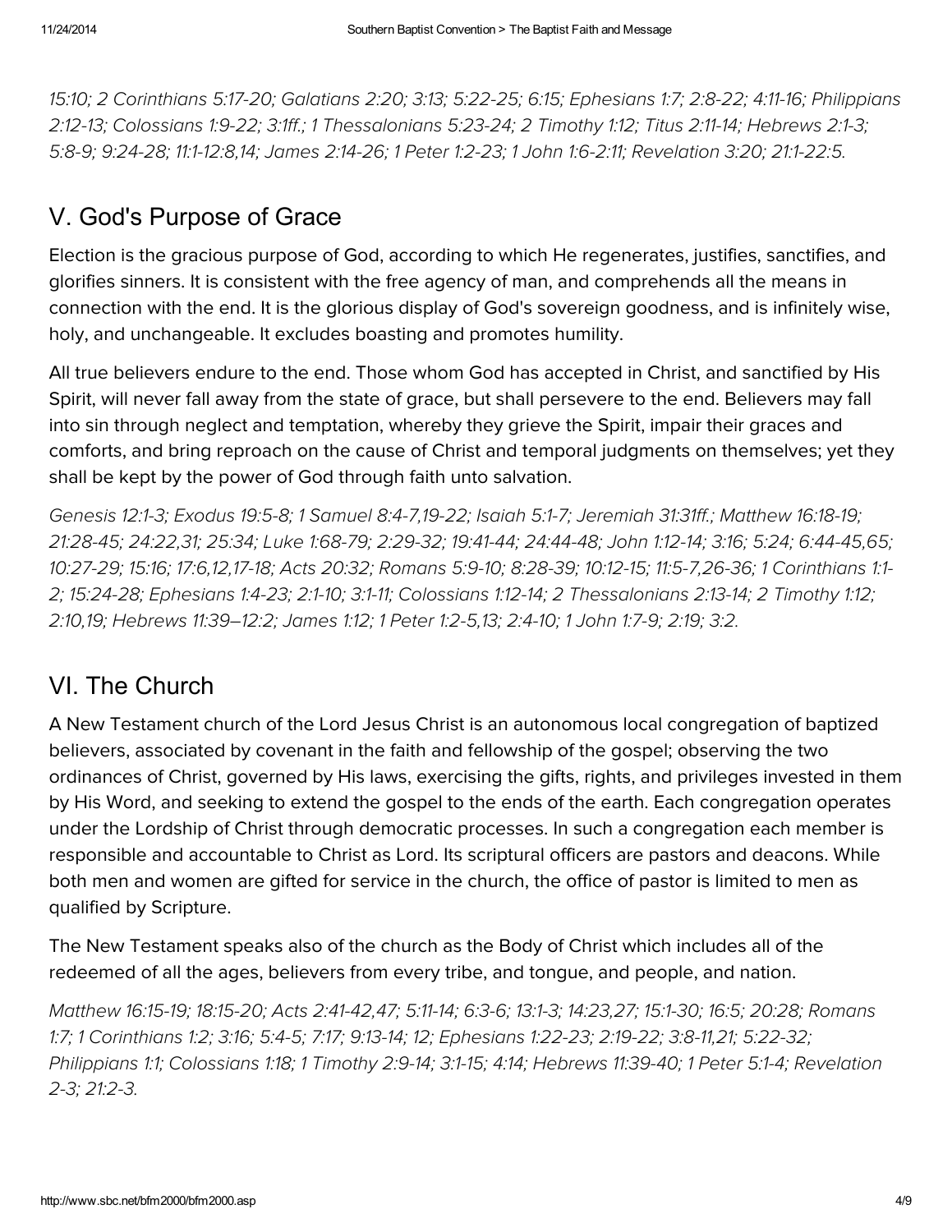# VII. Baptism and the Lord's Supper

Christian baptism is the immersion of a believer in water in the name of the Father, the Son, and the Holy Spirit. It is an act of obedience symbolizing the believer's faith in a crucified, buried, and risen Saviour, the believer's death to sin, the burial of the old life, and the resurrection to walk in newness of life in Christ Jesus. It is a testimony to his faith in the final resurrection of the dead. Being a church ordinance, it is prerequisite to the privileges of church membership and to the Lord's Supper.

The Lord's Supper is a symbolic act of obedience whereby members of the church, through partaking of the bread and the fruit of the vine, memorialize the death of the Redeemer and anticipate His second coming.

[Matthew](http://biblia.com/bible/hcsb/Matthew%203.13-17) 3:13-17; [26:26-30;](http://biblia.com/bible/hcsb/Matthew%2026.26-30) [28:19-20;](http://biblia.com/bible/hcsb/Matthew%2028.19-20) [Mark](http://biblia.com/bible/hcsb/Mark%201.9-11) 1:9-11; [14:22-26;](http://biblia.com/bible/hcsb/Mark%2014.22-26) Luke [3:21-22;](http://biblia.com/bible/hcsb/Luke%203.21-22) [22:19-20](http://biblia.com/bible/hcsb/Luke%2022.19-20); [John](http://biblia.com/bible/hcsb/John%203.23) 3:23; Acts 2:41- 42; [8:35-39;](http://biblia.com/bible/hcsb/Acts%208.35-39) [16:30-33](http://biblia.com/bible/hcsb/Acts%2016.30-33); [20:7;](http://biblia.com/bible/hcsb/Acts%2020.7) [Romans](http://biblia.com/bible/hcsb/Romans%206.3-5) 6:3-5; 1 [Corinthians](http://biblia.com/bible/hcsb/1%20Corinthians%2010.16) 10:16[,21;](http://biblia.com/bible/hcsb/1%20Corinthians%2010.21) [11:23-29](http://biblia.com/bible/hcsb/1%20Corinthians%2011.23-29); [Colossians](http://biblia.com/bible/hcsb/Colossians%202.12) 2:12.

# VIII. The Lord's Day

The first day of the week is the Lord's Day. It is a Christian institution for regular observance. It commemorates the resurrection of Christ from the dead and should include exercises of worship and spiritual devotion, both public and private. Activities on the Lord's Day should be commensurate with the Christian's conscience under the Lordship of Jesus Christ.

[Exodus](http://biblia.com/bible/hcsb/Exodus%2020.8-11) 20:8-11; [Matthew](http://biblia.com/bible/hcsb/Matthew%2012.1-12) 12:1-12; [28:1ff.](http://biblia.com/bible/hcsb/Matthew%2028.1ff); Mark [2:27-28;](http://biblia.com/bible/hcsb/Mark%202.27-28) [16:1-7;](http://biblia.com/bible/hcsb/Mark%2016.1-7) Luke [24:1-3](http://biblia.com/bible/hcsb/Luke%2024.1-3),[33-36;](http://biblia.com/bible/hcsb/Luke%2024.33-36) John [4:21-24;](http://biblia.com/bible/hcsb/John%204.21-24) [20:1,](http://biblia.com/bible/hcsb/John%2020.1)[19-28;](http://biblia.com/bible/hcsb/John%2020.19-28) Acts [20:7;](http://biblia.com/bible/hcsb/Acts%2020.7) [Romans](http://biblia.com/bible/hcsb/Romans%2014.5-10) 14:5-10; I [Corinthians](http://biblia.com/bible/hcsb/I%20Corinthians%2016.1-2) 16:1-2; [Colossians](http://biblia.com/bible/hcsb/Colossians%202.16) 2:16; [3:16;](http://biblia.com/bible/hcsb/Colossians%203.16) [Revelation](http://biblia.com/bible/hcsb/Revelation%201.10) 1:10.

# IX. The Kingdom

The Kingdom of God includes both His general sovereignty over the universe and His particular kingship over men who willfully acknowledge Him as King. Particularly the Kingdom is the realm of salvation into which men enter by trustful, childlike commitment to Jesus Christ. Christians ought to pray and to labor that the Kingdom may come and God's will be done on earth. The full consummation of the Kingdom awaits the return of Jesus Christ and the end of this age.

[Genesis](http://biblia.com/bible/hcsb/Genesis%201.1) 1:1; [Isaiah](http://biblia.com/bible/hcsb/Isaiah%209.6-7) 9:6-7; [Jeremiah](http://biblia.com/bible/hcsb/Jeremiah%2023.5-6) 23:5-6; [Matthew](http://biblia.com/bible/hcsb/Matthew%203.2) 3:2; [4:8-10,](http://biblia.com/bible/hcsb/Matthew%204.8-10)[23;](http://biblia.com/bible/hcsb/Matthew%204.23) [12:25-28;](http://biblia.com/bible/hcsb/Matthew%2012.25-28) [13:1-52;](http://biblia.com/bible/hcsb/Matthew%2013.1-52) [25:31-46;](http://biblia.com/bible/hcsb/Matthew%2025.31-46) [26:29](http://biblia.com/bible/hcsb/Matthew%2026.29); Mark [1:14-15;](http://biblia.com/bible/hcsb/Mark%201.14-15) [9:1;](http://biblia.com/bible/hcsb/Mark%209.1) [Luke](http://biblia.com/bible/hcsb/Luke%204.43) 4:43; [8:1;](http://biblia.com/bible/hcsb/Luke%208.1) [9:2;](http://biblia.com/bible/hcsb/Luke%209.2) [12:31-32;](http://biblia.com/bible/hcsb/Luke%2012.31-32) [17:20-21;](http://biblia.com/bible/hcsb/Luke%2017.20-21) [23:42](http://biblia.com/bible/hcsb/Luke%2023.42); [John](http://biblia.com/bible/hcsb/John%203.3) 3:3; [18:36;](http://biblia.com/bible/hcsb/John%2018.36) Acts [1:6-7;](http://biblia.com/bible/hcsb/Acts%201.6-7) [17:22-31;](http://biblia.com/bible/hcsb/Acts%2017.22-31) [Romans](http://biblia.com/bible/hcsb/Romans%205.17) 5:17; [8:19;](http://biblia.com/bible/hcsb/Romans%208.19) 1 [Corinthians](http://biblia.com/bible/hcsb/1%20Corinthians%2015.24-28) 15:24-28; [Colossians](http://biblia.com/bible/hcsb/Colossians%201.13) 1:13; [Hebrews](http://biblia.com/bible/hcsb/Hebrews%2011.10) 11:10[,16;](http://biblia.com/bible/hcsb/Hebrews%2011.16) [12:28](http://biblia.com/bible/hcsb/Hebrews%2012.28); 1 Peter [2:4-10](http://biblia.com/bible/hcsb/1%20Peter%202.4-10); [4:13;](http://biblia.com/bible/hcsb/1%20Peter%204.13) [Revelation](http://biblia.com/bible/hcsb/Revelation%201.6) 1:6[,9;](http://biblia.com/bible/hcsb/Revelation%201.9) [5:10;](http://biblia.com/bible/hcsb/Revelation%205.10) [11:15](http://biblia.com/bible/hcsb/Revelation%2011.15); [21-22.](http://biblia.com/bible/hcsb/Revelation%2011.21-22)

# X. Last Things

God, in His own time and in His own way, will bring the world to its appropriate end. According to His promise, Jesus Christ will return personally and visibly in glory to the earth; the dead will be raised; and Christ will judge all men in righteousness. The unrighteous will be consigned to Hell, the place of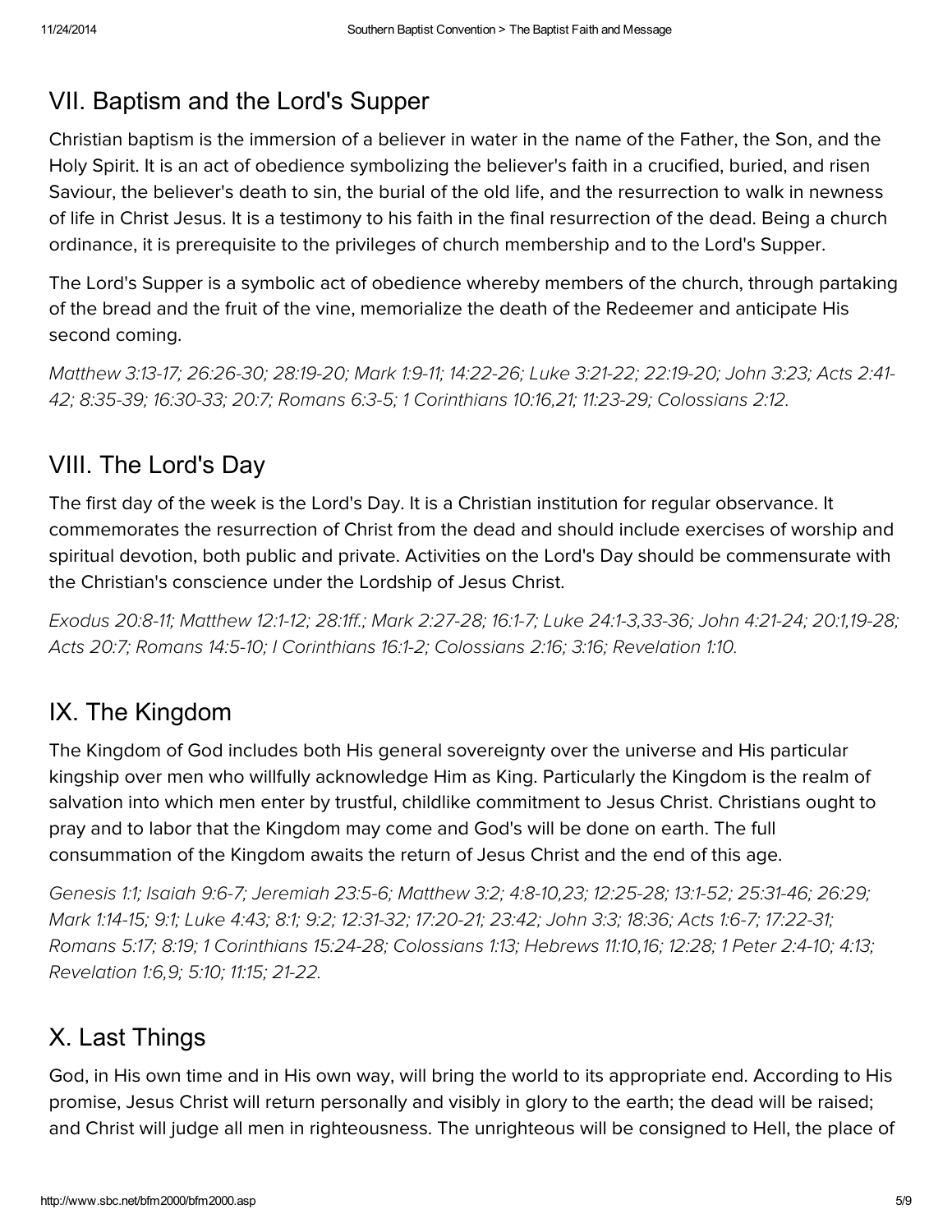everlasting punishment. The righteous in their resurrected and glorified bodies will receive their reward and will dwell forever in Heaven with the Lord.

[Isaiah](http://biblia.com/bible/hcsb/Isaiah%202.4) 2:4; [11:9;](http://biblia.com/bible/hcsb/Isaiah%2011.9) [Matthew](http://biblia.com/bible/hcsb/Matthew%2016.27) 16:27; [18:8-9;](http://biblia.com/bible/hcsb/Matthew%2018.8-9) [19:28;](http://biblia.com/bible/hcsb/Matthew%2019.28) [24:27,](http://biblia.com/bible/hcsb/Luke%2012.40)[30](http://biblia.com/bible/hcsb/Matthew%2024.30)[,36,44;](http://biblia.com/bible/hcsb/Luke%2012.40) [25:31-46;](http://biblia.com/bible/hcsb/Matthew%2025.31-46) [26:64;](http://biblia.com/bible/hcsb/Matthew%2026.64) [Mark](http://biblia.com/bible/hcsb/Mark%208.38) 8:38; [9:43-48;](http://biblia.com/bible/hcsb/Mark%209.43-48) Luke 12:40,[48;](http://biblia.com/bible/hcsb/Luke%2012.48) [16:19-26;](http://biblia.com/bible/hcsb/Luke%2016.19-26) [17:22-37;](http://biblia.com/bible/hcsb/Luke%2017.22-37) [21:27-28;](http://biblia.com/bible/hcsb/Luke%2021.27-28) John [14:1-3](http://biblia.com/bible/hcsb/John%2014.1-3); [Acts](http://biblia.com/bible/hcsb/Acts%201.11) 1:11; [17:31;](http://biblia.com/bible/hcsb/Acts%2017.31) [Romans](http://biblia.com/bible/hcsb/Romans%2014.10) 14:10; 1 [Corinthians](http://biblia.com/bible/hcsb/1%20Corinthians%204.5) 4:5; 15:24- 28[,35-58](http://biblia.com/bible/hcsb/1%20Corinthians%2015.35-58); 2 [Corinthians](http://biblia.com/bible/hcsb/2%20Corinthians%205.10) 5:10; [Philippians](http://biblia.com/bible/hcsb/Philippians%203.20-21) 3:20-21; [Colossians](http://biblia.com/bible/hcsb/Colossians%201.5) 1:5; [3:4;](http://biblia.com/bible/hcsb/Colossians%203.4) 1 [Thessalonians](http://biblia.com/bible/hcsb/2%20Thessalonians%201.7ff) 4:14-18; [5:1ff.](http://biblia.com/bible/hcsb/1%20Thessalonians%205.1ff); 2 [Thessalonians](http://biblia.com/bible/hcsb/2%20Peter%203.7ff) 1:7ff.; [2;](http://biblia.com/bible/hcsb/2%20Thessalonians%201.2) 1 [Timothy](http://biblia.com/bible/hcsb/1%20Timothy%206.14) 6:14; 2 [Timothy](http://biblia.com/bible/hcsb/2%20Timothy%204.1) 4:1[,8;](http://biblia.com/bible/hcsb/2%20Timothy%204.8) [Titus](http://biblia.com/bible/hcsb/Titus%202.13) 2:13; [Hebrews](http://biblia.com/bible/hcsb/Hebrews%209.27-28) 9:27-28; [James](http://biblia.com/bible/hcsb/James%205.8) 5:8; 2 Peter 3:7ff.; 1 [John](http://biblia.com/bible/hcsb/1%20John%202.28) 2:28; [3:2;](http://biblia.com/bible/hcsb/1%20John%203.2) Jude 14; [Revelation](http://biblia.com/bible/hcsb/Revelation%201.18) 1:18; [3:11;](http://biblia.com/bible/hcsb/Revelation%203.11) [20:1-22:13.](http://biblia.com/bible/hcsb/Revelation%2020.1-22.13)

# XI. Evangelism and Missions

It is the duty and privilege of every follower of Christ and of every church of the Lord Jesus Christ to endeavor to make disciples of all nations. The new birth of man's spirit by God's Holy Spirit means the birth of love for others. Missionary effort on the part of all rests thus upon a spiritual necessity of the regenerate life, and is expressly and repeatedly commanded in the teachings of Christ. The Lord Jesus Christ has commanded the preaching of the gospel to all nations. It is the duty of every child of God to seek constantly to win the lost to Christ by verbal witness undergirded by a Christian lifestyle, and by other methods in harmony with the gospel of Christ.

[Genesis](http://biblia.com/bible/hcsb/Genesis%2012.1-3) 12:1-3; [Exodus](http://biblia.com/bible/hcsb/Exodus%2019.5-6) 19:5-6; [Isaiah](http://biblia.com/bible/hcsb/Isaiah%206.1-8) 6:1-8; [Matthew](http://biblia.com/bible/hcsb/Matthew%209.37-38) 9:37-38; [10:5-15](http://biblia.com/bible/hcsb/Matthew%2010.5-15); [13:18-30](http://biblia.com/bible/hcsb/Matthew%2013.18-30), [37-43;](http://biblia.com/bible/hcsb/Matthew%2013.37-43) [16:19;](http://biblia.com/bible/hcsb/Matthew%2016.19) [22:9-10;](http://biblia.com/bible/hcsb/Matthew%2022.9-10) [24:14;](http://biblia.com/bible/hcsb/Matthew%2024.14) [28:18-20;](http://biblia.com/bible/hcsb/Matthew%2028.18-20) Luke [10:1-18;](http://biblia.com/bible/hcsb/Luke%2010.1-18) [24:46-53;](http://biblia.com/bible/hcsb/Luke%2024.46-53) John [14:11-12;](http://biblia.com/bible/hcsb/John%2014.11-12) [15:7-8,](http://biblia.com/bible/hcsb/John%2015.7-8)[16;](http://biblia.com/bible/hcsb/John%2015.16) [17:15;](http://biblia.com/bible/hcsb/John%2017.15) [20:21;](http://biblia.com/bible/hcsb/John%2020.21) [Acts](http://biblia.com/bible/hcsb/Acts%201.8) 1:8; [2;](http://biblia.com/bible/hcsb/Acts%201.2) [8:26-40;](http://biblia.com/bible/hcsb/Acts%208.26-40) [10:42-48;](http://biblia.com/bible/hcsb/Acts%2010.42-48) [13:2-3;](http://biblia.com/bible/hcsb/Acts%2013.2-3) [Romans](http://biblia.com/bible/hcsb/Romans%2010.13-15) 10:13-15; [Ephesians](http://biblia.com/bible/hcsb/Ephesians%203.1-11) 3:1-11; 1 [Thessalonians](http://biblia.com/bible/hcsb/1%20Thessalonians%201.8) 1:8; 2 [Timothy](http://biblia.com/bible/hcsb/2%20Timothy%204.5) 4:5; [Hebrews](http://biblia.com/bible/hcsb/Hebrews%202.1-3) 2:1-3; [11:39-12:2;](http://biblia.com/bible/hcsb/Hebrews%2011.39-12.2) 1 Peter 2:4-10; [Revelation](http://biblia.com/bible/hcsb/Revelation%2022.17) 22:17.

## XII. Education

Christianity is the faith of enlightenment and intelligence. In Jesus Christ abide all the treasures of wisdom and knowledge. All sound learning is, therefore, a part of our Christian heritage. The new birth opens all human faculties and creates a thirst for knowledge. Moreover, the cause of education in the Kingdom of Christ is co-ordinate with the causes of missions and general benevolence, and should receive along with these the liberal support of the churches. An adequate system of Christian education is necessary to a complete spiritual program for Christ's people.

In Christian education there should be a proper balance between academic freedom and academic responsibility. Freedom in any orderly relationship of human life is always limited and never absolute. The freedom of a teacher in a Christian school, college, or seminary is limited by the pre-eminence of Jesus Christ, by the authoritative nature of the Scriptures, and by the distinct purpose for which the school exists.

[Deuteronomy](http://biblia.com/bible/hcsb/Deuteronomy%204.1) 4:1[,5,](http://biblia.com/bible/hcsb/Deuteronomy%204.5)[9,](http://biblia.com/bible/hcsb/Deuteronomy%204.9)[14;](http://biblia.com/bible/hcsb/Deuteronomy%204.14) [6:1-10](http://biblia.com/bible/hcsb/Deuteronomy%206.1-10); [31:12-13;](http://biblia.com/bible/hcsb/Deuteronomy%2031.12-13) [Nehemiah](http://biblia.com/bible/hcsb/Nehemiah%208.1-8) 8:1-8; Job [28:28](http://biblia.com/bible/hcsb/Job%2028.28); [Psalms](http://biblia.com/bible/hcsb/Psalms%2019.7ff) 19:7ff.; [119:11;](http://biblia.com/bible/hcsb/Psalms%20119.11) [Proverbs](http://biblia.com/bible/hcsb/Proverbs%203.13ff) 3:13ff.; [4:1-10;](http://biblia.com/bible/hcsb/Proverbs%204.1-10) [8:1-7](http://biblia.com/bible/hcsb/Proverbs%208.1-7)[,11](http://biblia.com/bible/hcsb/Proverbs%208.11); [15:14;](http://biblia.com/bible/hcsb/Proverbs%2015.14) [Ecclesiastes](http://biblia.com/bible/hcsb/Ecclesiastes%207.19) 7:19; [Matthew](http://biblia.com/bible/hcsb/Matthew%205.2) 5:2; [7:24ff.](http://biblia.com/bible/hcsb/Matthew%207.24ff); [28:19-20;](http://biblia.com/bible/hcsb/Matthew%2028.19-20) [Luke](http://biblia.com/bible/hcsb/Luke%202.40) 2:40; 1 [Corinthians](http://biblia.com/bible/hcsb/1%20Corinthians%201.18-31) 1:18-31; [Ephesians](http://biblia.com/bible/hcsb/Ephesians%204.11-16) 4:11-16; [Philippians](http://biblia.com/bible/hcsb/Philippians%204.8) 4:8; [Colossians](http://biblia.com/bible/hcsb/Hebrews%205.12-6.3) 2:3[,8-9;](http://biblia.com/bible/hcsb/Colossians%202.8-9) 1 [Timothy](http://biblia.com/bible/hcsb/1%20Timothy%201.3-7) 1:3-7; 2 [Timothy](http://biblia.com/bible/hcsb/2%20Timothy%202.15) 2:15; [3:14-17;](http://biblia.com/bible/hcsb/2%20Timothy%203.14-17) Hebrews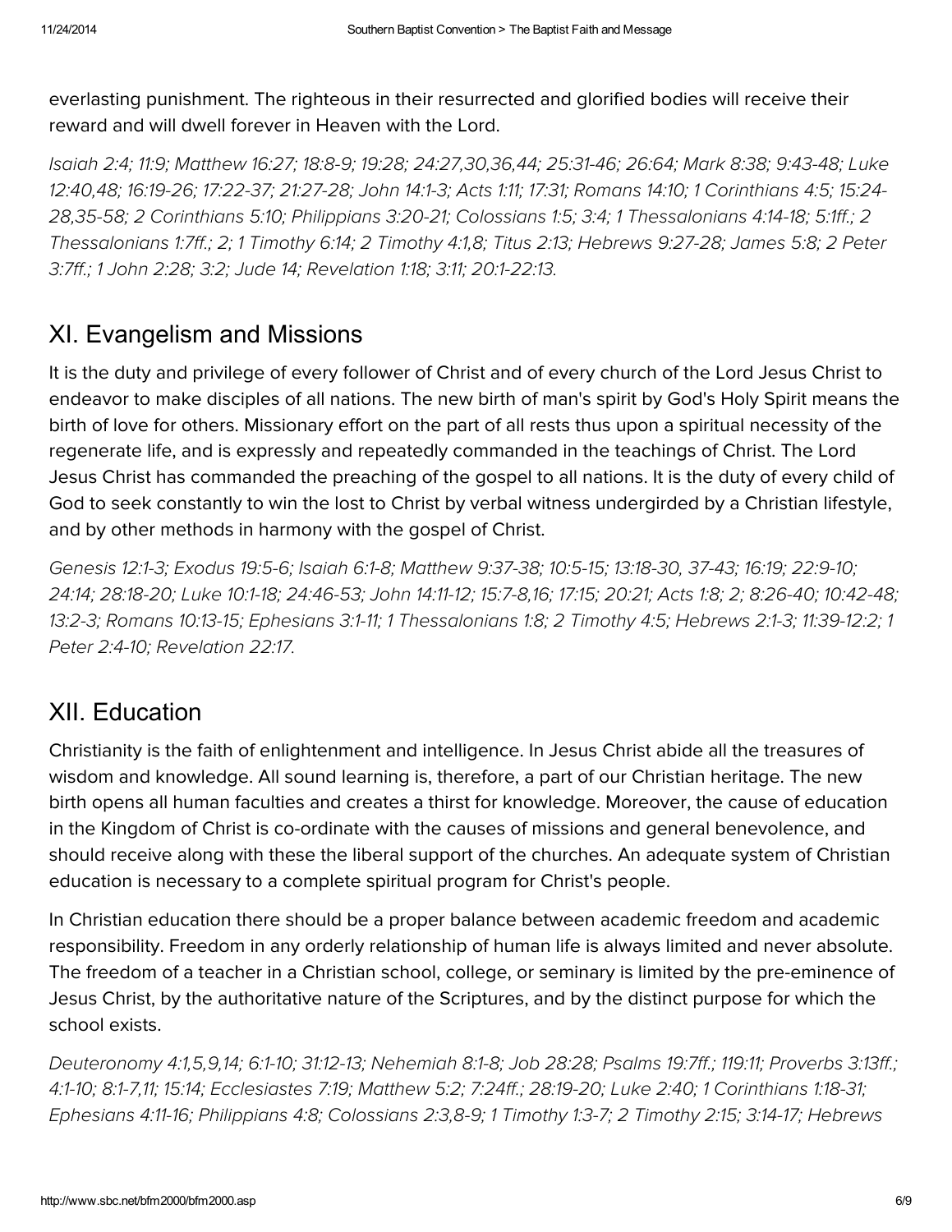[5:12-6:3;](http://biblia.com/bible/hcsb/Hebrews%205.12-6.3) [James](http://biblia.com/bible/hcsb/James%201.5) 1:5; [3:17.](http://biblia.com/bible/hcsb/James%203.17)

#### XIII. Stewardship

God is the source of all blessings, temporal and spiritual; all that we have and are we owe to Him. Christians have a spiritual debtorship to the whole world, a holy trusteeship in the gospel, and a binding stewardship in their possessions. They are therefore under obligation to serve Him with their time, talents, and material possessions; and should recognize all these as entrusted to them to use for the glory of God and for helping others. According to the Scriptures, Christians should contribute of their means cheerfully, regularly, systematically, proportionately, and liberally for the advancement of the Redeemer's cause on earth.

[Genesis](http://biblia.com/bible/hcsb/Genesis%2014.20) 14:20; Leviticus [27:30-32](http://biblia.com/bible/hcsb/Leviticus%2027.30-32); [Deuteronomy](http://biblia.com/bible/hcsb/Deuteronomy%208.18) 8:18; [Malachi](http://biblia.com/bible/hcsb/Malachi%203.8-12) 3:8-12; [Matthew](http://biblia.com/bible/hcsb/Matthew%206.1-4) 6:1-4[,19-21](http://biblia.com/bible/hcsb/Matthew%206.19-21); [19:21;](http://biblia.com/bible/hcsb/Matthew%2019.21) [23:23](http://biblia.com/bible/hcsb/Matthew%2023.23); [25:14-29;](http://biblia.com/bible/hcsb/Matthew%2025.14-29) Luke [12:16-21,](http://biblia.com/bible/hcsb/Luke%2012.16-21)[42](http://biblia.com/bible/hcsb/Luke%2012.42); [16:1-13;](http://biblia.com/bible/hcsb/Luke%2016.1-13) Acts [2:44-47;](http://biblia.com/bible/hcsb/Acts%202.44-47) [5:1-11;](http://biblia.com/bible/hcsb/Acts%205.1-11) [17:24-25;](http://biblia.com/bible/hcsb/Acts%2017.24-25) [20:35](http://biblia.com/bible/hcsb/Acts%2020.35); [Romans](http://biblia.com/bible/hcsb/Romans%206.6-22) 6:6-22; [12:1-2;](http://biblia.com/bible/hcsb/Romans%2012.1-2) 1 Corinthians 4:1-2; [6:19-20;](http://biblia.com/bible/hcsb/1%20Corinthians%206.19-20) [12;](http://biblia.com/bible/hcsb/1%20Corinthians%206.12) [16:1-4;](http://biblia.com/bible/hcsb/1%20Corinthians%2016.1-4) 2 [Corinthians](http://biblia.com/bible/hcsb/1%20Corinthians%204.1-2) 8-9; 12:15; [Philippians](http://biblia.com/bible/hcsb/Philippians%204.10-19) 4:10-19; 1 Peter [1:18-19.](http://biblia.com/bible/hcsb/1%20Peter%201.18-19)

### XIV. Cooperation

Christ's people should, as occasion requires, organize such associations and conventions as may best secure cooperation for the great objects of the Kingdom of God. Such organizations have no authority over one another or over the churches. They are voluntary and advisory bodies designed to elicit, combine, and direct the energies of our people in the most effective manner. Members of New Testament churches should cooperate with one another in carrying forward the missionary, educational, and benevolent ministries for the extension of Christ's Kingdom. Christian unity in the New Testament sense is spiritual harmony and voluntary cooperation for common ends by various groups of Christ's people. Cooperation is desirable between the various Christian denominations, when the end to be attained is itself justified, and when such cooperation involves no violation of conscience or compromise of loyalty to Christ and His Word as revealed in the New Testament.

[Exodus](http://biblia.com/bible/hcsb/Exodus%2017.12) 17:12; [18:17ff.](http://biblia.com/bible/hcsb/Exodus%2018.17ff); [Judges](http://biblia.com/bible/hcsb/Judges%207.21) 7:21; Ezra [1:3-4;](http://biblia.com/bible/hcsb/Ezra%201.3-4) [2:68-69;](http://biblia.com/bible/hcsb/Ezra%202.68-69) [5:14-15;](http://biblia.com/bible/hcsb/Ezra%205.14-15) Nehemiah 4; 8:1-5; [Matthew](http://biblia.com/bible/hcsb/Matthew%2010.5-15) 10:5-15; 20:1- 16; [22:1-10](http://biblia.com/bible/hcsb/Matthew%2022.1-10); [28:19-20;](http://biblia.com/bible/hcsb/Matthew%2028.19-20) [Mark](http://biblia.com/bible/hcsb/Mark%202.3) 2:3; [Luke](http://biblia.com/bible/hcsb/Luke%2010.1ff) 10:1ff.; Acts [1:13-14;](http://biblia.com/bible/hcsb/Acts%201.13-14) [2:1ff.](http://biblia.com/bible/hcsb/Acts%202.1ff); [4:31-37;](http://biblia.com/bible/hcsb/Acts%204.31-37) [13:2-3;](http://biblia.com/bible/hcsb/Acts%2013.2-3) [15:1-35;](http://biblia.com/bible/hcsb/Acts%2015.1-35) 1 [Corinthians](http://biblia.com/bible/hcsb/Matthew%2020.1-16) 1:10-17; [3:5-15;](http://biblia.com/bible/hcsb/1%20Corinthians%203.5-15) [12;](http://biblia.com/bible/hcsb/1%20Corinthians%203.12) 2 Corinthians 8-9; [Galatians](http://biblia.com/bible/hcsb/Galatians%201.6-10) 1:6-10; [Ephesians](http://biblia.com/bible/hcsb/Ephesians%204.1-16) 4:1-16; [Philippians](http://biblia.com/bible/hcsb/Philippians%201.15-18) 1:15-18.

## XV. The Christian and the Social Order

All Christians are under obligation to seek to make the will of Christ supreme in our own lives and in human society. Means and methods used for the improvement of society and the establishment of righteousness among men can be truly and permanently helpful only when they are rooted in the regeneration of the individual by the saving grace of God in Jesus Christ. In the spirit of Christ, Christians should oppose racism, every form of greed, selfishness, and vice, and all forms of sexual immorality, including adultery, homosexuality, and pornography. We should work to provide for the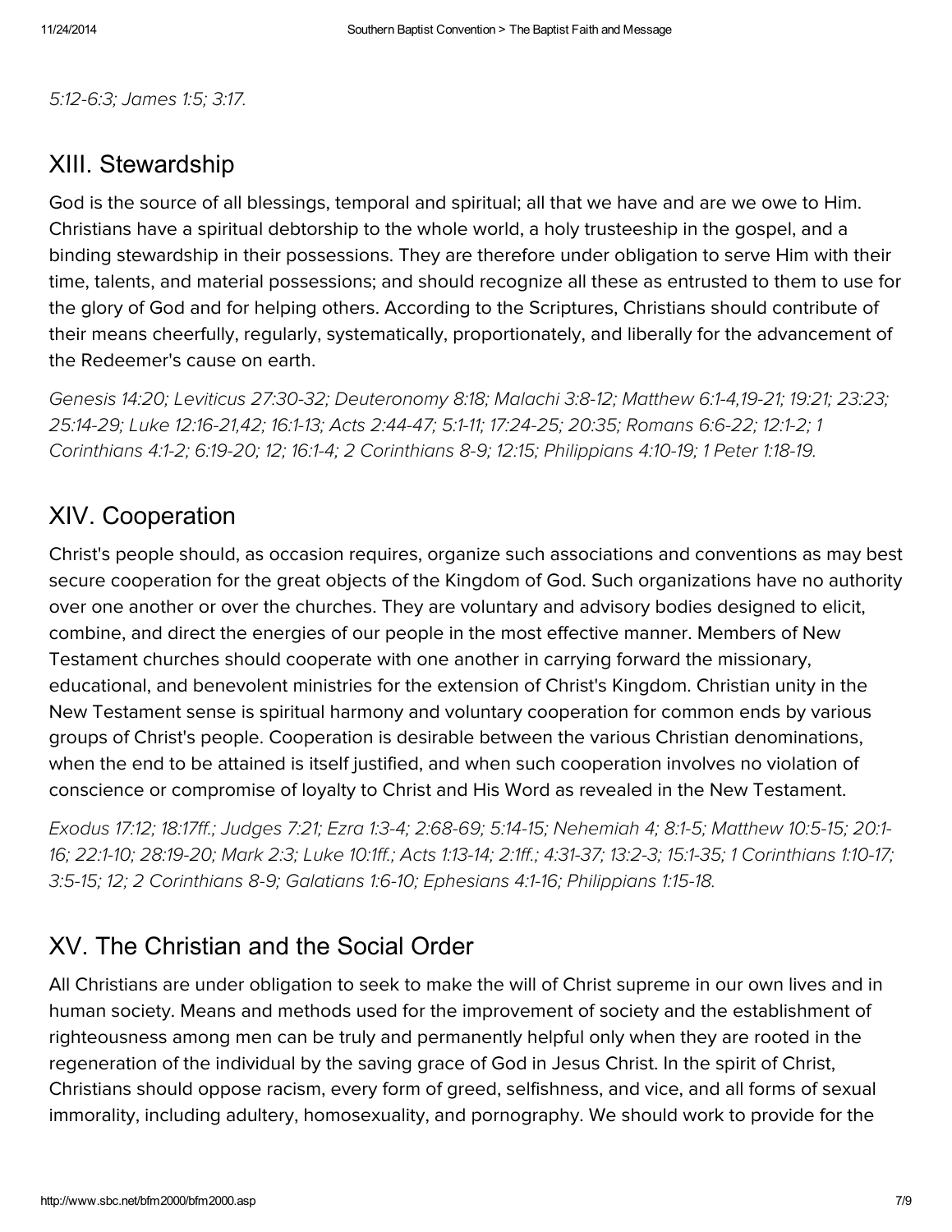orphaned, the needy, the abused, the aged, the helpless, and the sick. We should speak on behalf of the unborn and contend for the sanctity of all human life from conception to natural death. Every Christian should seek to bring industry, government, and society as a whole under the sway of the principles of righteousness, truth, and brotherly love. In order to promote these ends Christians should be ready to work with all men of good will in any good cause, always being careful to act in the spirit of love without compromising their loyalty to Christ and His truth.

[Exodus](http://biblia.com/bible/hcsb/Exodus%2020.3-17) 20:3-17; [Leviticus](http://biblia.com/bible/hcsb/Leviticus%206.2-5) 6:2-5; [Deuteronomy](http://biblia.com/bible/hcsb/Deuteronomy%2010.12) 10:12; [27:17;](http://biblia.com/bible/hcsb/Deuteronomy%2027.17) [Psalm](http://biblia.com/bible/hcsb/Psalm%20101.5) 101:5; [Micah](http://biblia.com/bible/hcsb/Micah%206.8) 6:8; [Zechariah](http://biblia.com/bible/hcsb/Zechariah%208.16) 8:16; [Matthew](http://biblia.com/bible/hcsb/Matthew%205.13-16) [5:13-16,43-48;](http://biblia.com/bible/hcsb/John%2015.12) [22:36-40;](http://biblia.com/bible/hcsb/Matthew%2022.36-40) [25:35;](http://biblia.com/bible/hcsb/Matthew%2025.35) Mark [1:29-34;](http://biblia.com/bible/hcsb/Mark%201.29-34) [2:3ff.](http://biblia.com/bible/hcsb/Mark%202.3ff); [10:21;](http://biblia.com/bible/hcsb/Mark%2010.21) Luke [4:18-21;](http://biblia.com/bible/hcsb/Luke%204.18-21) [10:27-37;](http://biblia.com/bible/hcsb/Luke%2010.27-37) [20:25;](http://biblia.com/bible/hcsb/Luke%2020.25) John 15:12; [17:15;](http://biblia.com/bible/hcsb/John%2017.15) Romans 12–14; [1Corinthians](http://biblia.com/bible/hcsb/1Corinthians%205.9-10) 5:9-10; [6:1-7;](http://biblia.com/bible/hcsb/1Corinthians%206.1-7) [7:20-24;](http://biblia.com/bible/hcsb/1Corinthians%207.20-24) [10:23-11:1](http://biblia.com/bible/hcsb/1Corinthians%2010.23-11.1); [Galatians](http://biblia.com/bible/hcsb/Galatians%203.26-28) 3:26-28; Ephesians 6:5-9; [Colossians](http://biblia.com/bible/hcsb/Colossians%203.12-17) 3:12-17; 1 [Thessalonians](http://biblia.com/bible/hcsb/1%20Thessalonians%203.12) 3:12; Philemon; [James](http://biblia.com/bible/hcsb/James%201.27) 1:27; [2:8.](http://biblia.com/bible/hcsb/James%202.8)

# XVI. Peace and War

It is the duty of Christians to seek peace with all men on principles of righteousness. In accordance with the spirit and teachings of Christ they should do all in their power to put an end to war.

The true remedy for the war spirit is the gospel of our Lord. The supreme need of the world is the acceptance of His teachings in all the affairs of men and nations, and the practical application of His law of love. Christian people throughout the world should pray for the reign of the Prince of Peace.

[Isaiah](http://biblia.com/bible/hcsb/Isaiah%202.4) 2:4; [Matthew](http://biblia.com/bible/hcsb/Matthew%205.9) 5:9[,38-48;](http://biblia.com/bible/hcsb/Matthew%205.38-48) [6:33;](http://biblia.com/bible/hcsb/Matthew%206.33) [26:52](http://biblia.com/bible/hcsb/Matthew%2026.52); Luke [22:36](http://biblia.com/bible/hcsb/Luke%2022.36)[,38;](http://biblia.com/bible/hcsb/Luke%2022.38) [Romans](http://biblia.com/bible/hcsb/Romans%2012.18-19) 12:18-19; [13:1-7;](http://biblia.com/bible/hcsb/Romans%2013.1-7) [14:19;](http://biblia.com/bible/hcsb/Romans%2014.19) [Hebrews](http://biblia.com/bible/hcsb/Hebrews%2012.14) 12:14; [James](http://biblia.com/bible/hcsb/James%204.1-2) 4:1-2.

# XVII. Religious Liberty

God alone is Lord of the conscience, and He has left it free from the doctrines and commandments of men which are contrary to His Word or not contained in it. Church and state should be separate. The state owes to every church protection and full freedom in the pursuit of its spiritual ends. In providing for such freedom no ecclesiastical group or denomination should be favored by the state more than others. Civil government being ordained of God, it is the duty of Christians to render loyal obedience thereto in all things not contrary to the revealed will of God. The church should not resort to the civil power to carry on its work. The gospel of Christ contemplates spiritual means alone for the pursuit of its ends. The state has no right to impose penalties for religious opinions of any kind. The state has no right to impose taxes for the support of any form of religion. A free church in a free state is the Christian ideal, and this implies the right of free and unhindered access to God on the part of all men, and the right to form and propagate opinions in the sphere of religion without interference by the civil power.

[Genesis](http://biblia.com/bible/hcsb/Genesis%201.27) 1:27; [2:7;](http://biblia.com/bible/hcsb/Genesis%202.7) [Matthew](http://biblia.com/bible/hcsb/Matthew%206.6-7) 6:6-7[,24;](http://biblia.com/bible/hcsb/Matthew%206.24) [16:26;](http://biblia.com/bible/hcsb/Matthew%2016.26) [22:21;](http://biblia.com/bible/hcsb/Matthew%2022.21) [John](http://biblia.com/bible/hcsb/John%208.36) 8:36; Acts [4:19-20](http://biblia.com/bible/hcsb/Acts%204.19-20); [Romans](http://biblia.com/bible/hcsb/Romans%206.1-2) 6:1-2; [13:1-7;](http://biblia.com/bible/hcsb/Romans%2013.1-7) [Galatians](http://biblia.com/bible/hcsb/Galatians%205.1) 5:1[,13;](http://biblia.com/bible/hcsb/Galatians%205.13) [Philippians](http://biblia.com/bible/hcsb/Philippians%203.20) 3:20; 1 [Timothy](http://biblia.com/bible/hcsb/1%20Timothy%202.1-2) 2:1-2; [James](http://biblia.com/bible/hcsb/James%204.12) 4:12; 1 Peter [2:12-17;](http://biblia.com/bible/hcsb/1%20Peter%202.12-17) [3:11-17;](http://biblia.com/bible/hcsb/1%20Peter%203.11-17) [4:12-19.](http://biblia.com/bible/hcsb/1%20Peter%204.12-19)